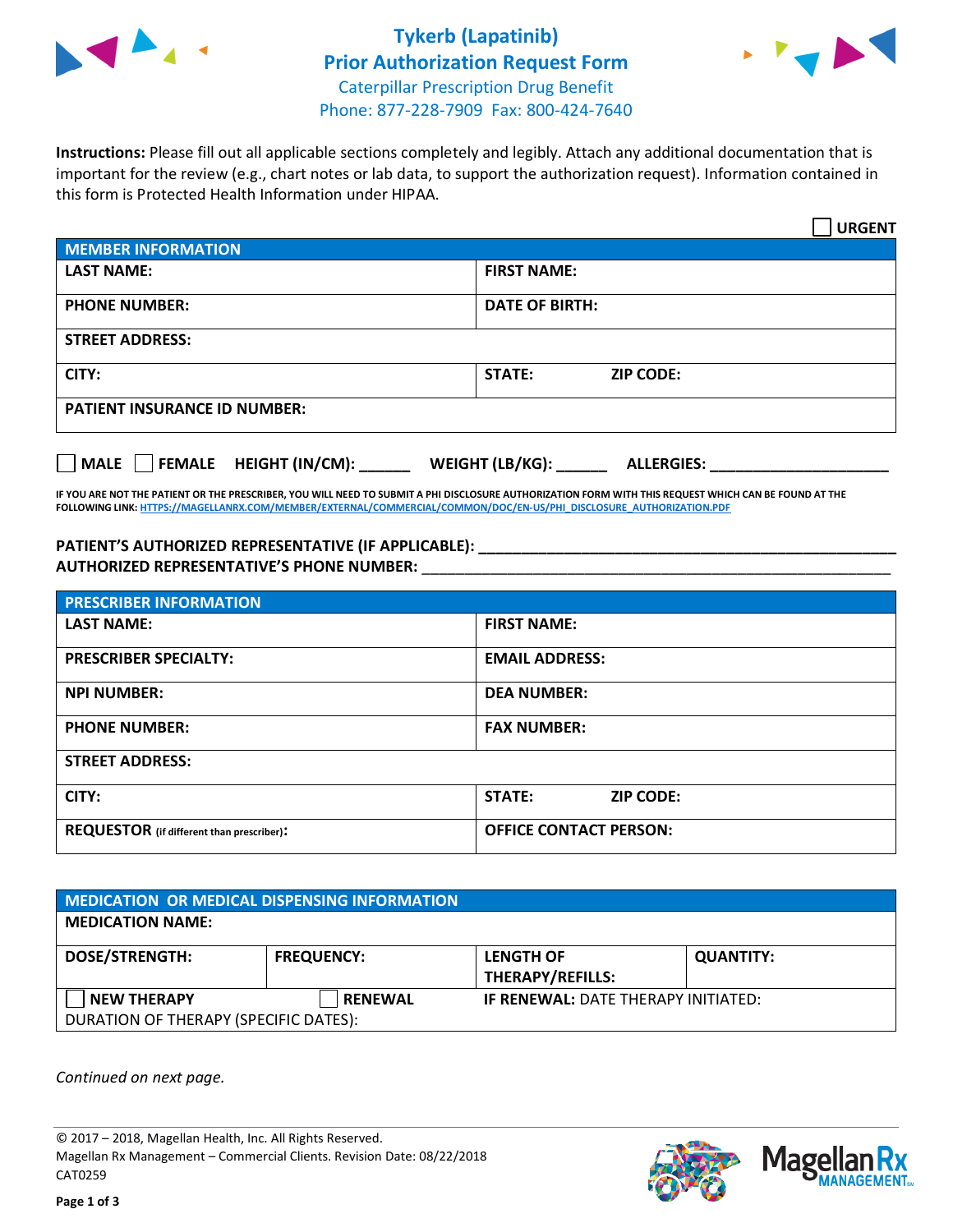



| <b>MEMBER'S LAST NAME:</b> NAME                                                                                                                                                                                                                                                                                                                                                                            | <b>MEMBER'S FIRST NAME:</b>                                                                                         |                                                       |  |  |
|------------------------------------------------------------------------------------------------------------------------------------------------------------------------------------------------------------------------------------------------------------------------------------------------------------------------------------------------------------------------------------------------------------|---------------------------------------------------------------------------------------------------------------------|-------------------------------------------------------|--|--|
| 1. HAS THE PATIENT TRIED ANY OTHER MEDICATIONS FOR THIS CONDITION?                                                                                                                                                                                                                                                                                                                                         |                                                                                                                     | <b>NO</b><br>YES (if yes, complete below)             |  |  |
| <b>MEDICATION/THERAPY (SPECIFY</b><br>DRUG NAME AND DOSAGE):                                                                                                                                                                                                                                                                                                                                               | <b>DURATION OF THERAPY (SPECIFY</b><br>DATES):                                                                      | <b>RESPONSE/REASON FOR</b><br><b>FAILURE/ALLERGY:</b> |  |  |
| <b>2. LIST DIAGNOSES:</b>                                                                                                                                                                                                                                                                                                                                                                                  |                                                                                                                     | ICD-10:                                               |  |  |
| $\Box$ Breast cancer<br>□ Other diagnosis: ________________________ICD-10_______________________________                                                                                                                                                                                                                                                                                                   |                                                                                                                     |                                                       |  |  |
| PRIOR AUTHORIZATION.                                                                                                                                                                                                                                                                                                                                                                                       | 3. REQUIRED CLINICAL INFORMATION: PLEASE PROVIDE ALL RELEVANT CLINICAL INFORMATION TO SUPPORT A                     |                                                       |  |  |
| <b>Clinical Information:</b>                                                                                                                                                                                                                                                                                                                                                                               | Does the patient have a diagnosis of advanced or metastatic breast cancer? $\square$ Yes $\square$ No               |                                                       |  |  |
| Select if the patient has HER2 positive disease confirmed by the following laboratory test results:*<br>□ Immunohistochemistry (IHC) assay 3 or more<br>□ Fluorescence in situ hybridization (FISH) Assay greater than 2.2                                                                                                                                                                                 |                                                                                                                     |                                                       |  |  |
| Will Tykerb be used as first-line therapy in combination with letrozole? $\Box$ Yes $\Box$ No                                                                                                                                                                                                                                                                                                              |                                                                                                                     |                                                       |  |  |
|                                                                                                                                                                                                                                                                                                                                                                                                            | Will Tykerb be used in a post-menopausal woman for whom hormonal therapy is indicated? $\square$ Yes $\square$ No   |                                                       |  |  |
| Will Tykerb be used in combination with capecitabine? $\Box$ Yes $\Box$ No                                                                                                                                                                                                                                                                                                                                 |                                                                                                                     |                                                       |  |  |
| Has the patient received prior therapy with all three types of chemotherapy: an anthracycline, taxane, and<br>trastuzumab?* □ Yes □ No                                                                                                                                                                                                                                                                     |                                                                                                                     |                                                       |  |  |
| Aside from lymph node involvement, is the patient's metastatic disease confined to the brain? $\Box$ Yes $\Box$ No                                                                                                                                                                                                                                                                                         |                                                                                                                     |                                                       |  |  |
| Has the patient already received whole-brain radiotherapy and/or stereotactic radiosurgery? $\Box$ Yes $\Box$ No<br>*Please provide documentation.                                                                                                                                                                                                                                                         |                                                                                                                     |                                                       |  |  |
| <b>Reauthorization:</b><br>If this is a reauthorization request, answer the following question:<br>as confirmed by the following measures:*<br>□ Complete hematologic remission at 3 months<br>□ Complete, partial, or minor cytogenetic response at 6 months<br>□ Complete or partial cytogenetic response at 12 months<br>□ Complete cytogenetic response at 18 months<br>*Please provide documentation. | Select if the patient's tumor responded with stabilization of disease or decrease in size of tumor or tumor spread, |                                                       |  |  |

© 2017 – 2018, Magellan Health, Inc. All Rights Reserved. Magellan Rx Management – Commercial Clients. Revision Date: 08/22/2018 CAT0259